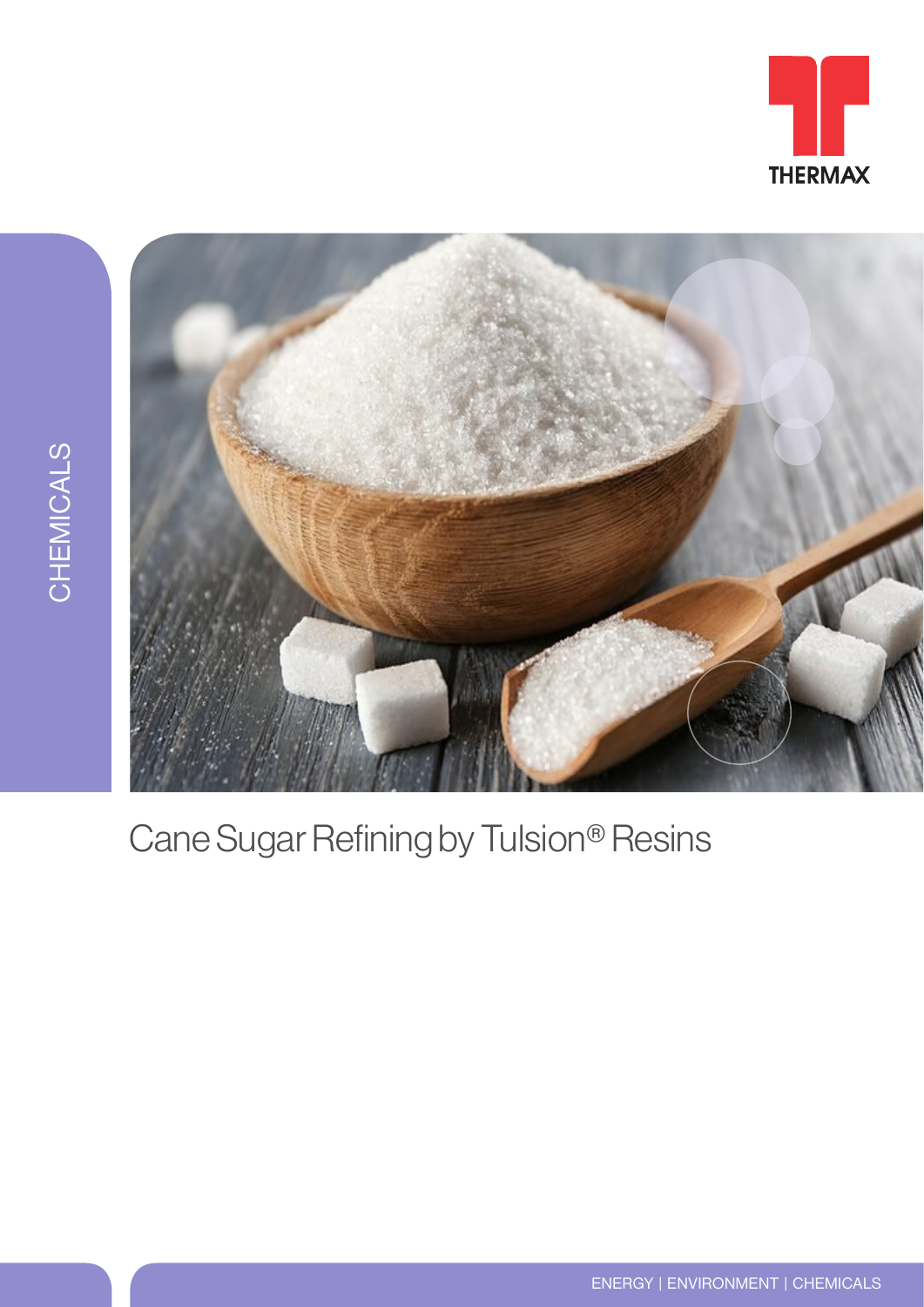## Why Tulsion® Ion Exchange Resins?



囄

**KY** 

Thermax Chemicals is committed to complying with stringent global quality standards and respects the environment. Ion exchange business unit is ISO 9001: 2015, ISO 14001: 2015 and ISO 45001: 2018 certified. Many of the Tulsion® resins are also certified for Halal, Kosher and REACH.







### Value Added Services

At Thermax, we offer free-of-cost plant audits, design proposals, post sales technical support, and a very efficient and experienced research and development team that understands customer requirements to the last detail.







Thermax has two other manufacturing facilities at Paudh, Maharashtra, India and Jhagadia, Gujarat, India for ion exchange resins and performance Product Customisation chemicals respectively.



#### Manufacturing Excellence

Our resin manufacturing plant at Dahej, Gujarat, India is a fully automated plant with state-of-theart DCS system and latest digital technologies. We use clean fuel and modern air scrubbing units that are environment friendly. Every batch of Tulsion® ion exchange resins is manufactured under carefully controlled process parameters and follows a rigorous quality assurance protocol. We have already commenced the Phase–II of our Dahej facility to cater to the growing global market demand.

Our research and development team consists of highly experienced professionals in the field of ion exchange resins and speciality polymers, who can understand the depth of customer requirements and provide customised solutions in complete accordance with customer expectations.

### On Time Technical Support

Our technical support team ensures quick response time to our customers and connects them to our product management team, who can understand their problems, troubleshoot and provide optimal solutions.

Better Quality at Cost-Effective Value





Water treatment is traditionally one of the largest applications in the field of ion exchange resins; however, it has now evolved to various speciality applications. Hence, we believe in developing and offering customised solutions to our customers, which are efficient, economical and provide value for money.

To date, a number of customers seeking solutions for industrial, municipal, domestic and wastewater related problems have benefited from Thermax products and services.

## Thermax Chemicals is Asia's leading manufacturer of Tulsion® ion exchange resins.

Our business is about providing 'effective customer solutions' through innovation and development, service and cooperation, reliability, commitment, and customer-centricity. Our dynamic teams focus their energy and resources to offer the very best solutions for customers' needs.

Welcome to Thermax - an engineering company providing sustainable solutions in energy and environment. The company's vision for the future is firmly anchored in the belief that to stay competitive, companies need to adopt sustainable development practices.

The systems, products and services developed by Thermax help industry achieve better resource productivity and improve bottom lines, while maintaining a cleaner environment. Even as we convert costs to profits, we help to protect the environment in our own ways. A win-win for industry and the society at large.

Thermax's business portfolio includes products for heating, cooling, water and waste management, and specialty chemicals. The company also designs, builds and commissions large boilers for steam and power generation, turnkey power plants, industrial and municipal wastewater treatment plants, waste heat recovery systems and air pollution control projects.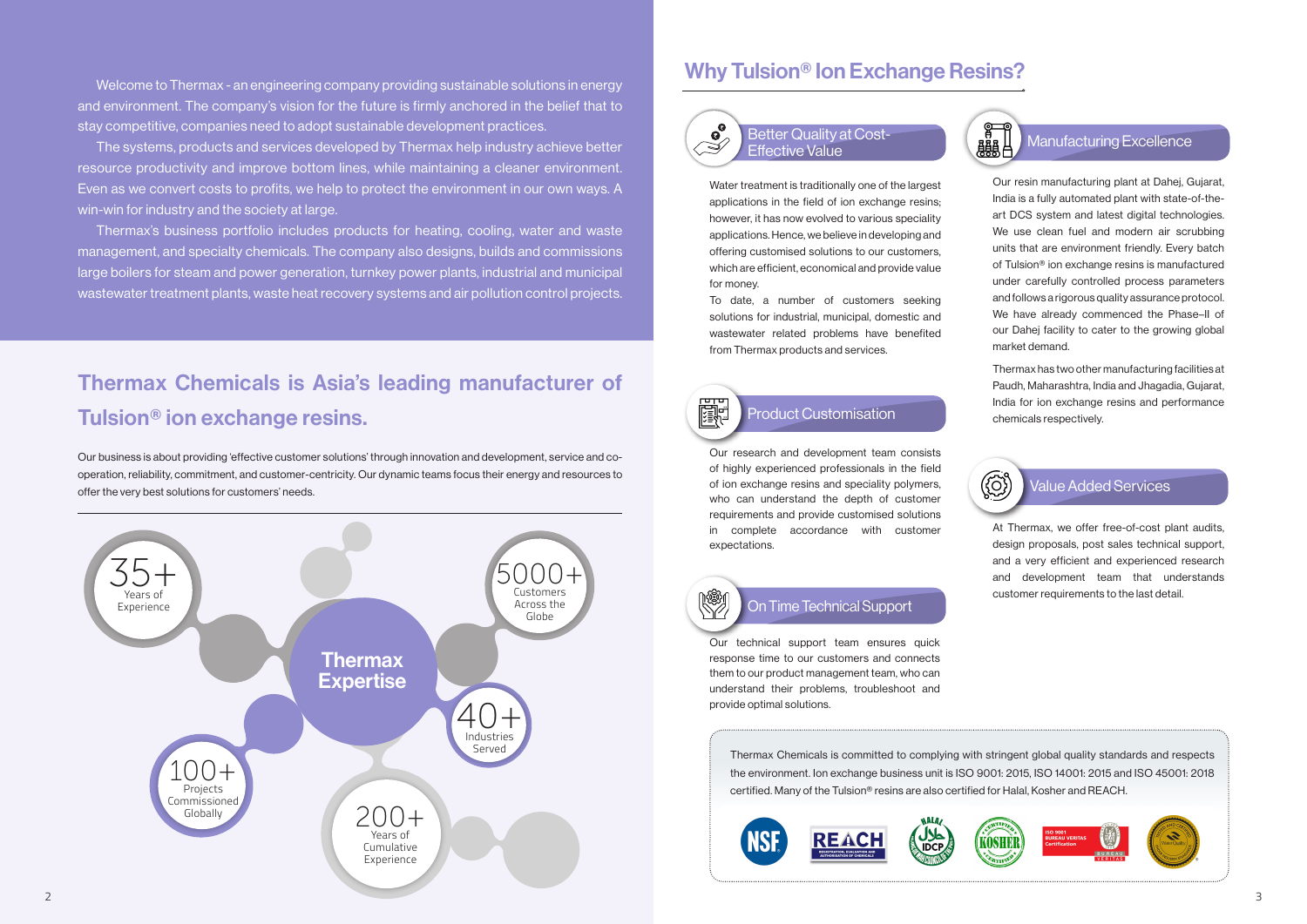Due to the rise in demands for white crystalline sugar, white sugar manufacturing plants have shifted from the conventional method of sugar whitening to ion exchange resin-based technology. Previously, sulphitation process was used where lime and SO<sub>2</sub> gas were employed for color removal which was harmful, but now ion exchange-based technology is adapted which offers numerous advantages over the conventional method. Apart from color, raw sugar also contains reducing sugars (glucose and fructose), inorganic ash (mainly calcium and potassium salts) and other organic matter which includes gums, amino acids, essentially from the cane. These impurities must be removed from the sucrose during refining.

Refined sugar manufacturing is a process which involves juice extraction, boiling and clarification as main steps. After the clarification process, 50-60% color is removed but the syrup still has some amount of color left in it. This color is removed using ion exchange resins. By Tulsion® premium-grade resins, sugar syrup is further polished to get color index of less than 200 ICUMSA and directed for evaporation, drying and final packing. The mechanism of removing coloring bodies through ion exchange can be represented as:

 $RN^{+} (CH_3)_3 Cl^{-} + CA \rightarrow RN^{+} (CH_3)_3 A^{-} + CCl$ 

A-Anionic impurities or color compounds I R-Resin-Styrenic ring I Cl-Exchangeable chlorides

Apart from the cane sugar refining method, VHP (Very High Polarity Sugar) is also used as raw material in refining procedures due to its high polarization. This raw sugar is melted and mixed with water which allows customers to refurbish it into various types of sugar for consumption.

## **Overview**

#### Sugar Refining with Tulsion® Resins:



## Typical Process Quality Parameters In Tulsion® Decolorization Resins

| <b>Parameters</b>         | <b>Input Liquid Sugar Quality</b> | <b>Output liquid sugar quality</b> |  |
|---------------------------|-----------------------------------|------------------------------------|--|
| Brix %                    | 50 to 60                          | 50 to 60                           |  |
| %DS (Sucrose)             | 99.5                              | 99.5                               |  |
| Color (ICUMSA)            | 350 to 400                        | < 120                              |  |
| pH                        | 7.2 to 8.5                        | 6.8 to 8                           |  |
| Temperature $(^{\circ}C)$ | 60 to 65                          | 50 to 60                           |  |
| Invert sugar % (W/W)      | < 0.5                             | < 0.5                              |  |

Note: These are typical guidelines, actual parameters will be as per input feed quality.

| Tulsion <sup>®</sup> A-722 MP (Styrene Base)                                                                                             | Tulsio                    |
|------------------------------------------------------------------------------------------------------------------------------------------|---------------------------|
| This styrenic base resin can effectively be used at<br>high temperature (60-80°C) that is normally encoun-<br>tered in a sugar refinery. | <b>This</b> a<br>peratu   |
| It can generally be used for decolorization of sugar<br>solutions having 100-800 ICUMSA inlet color.                                     | Due to<br>for tre<br>2000 |
| Excellent physical properties and good regeneration.                                                                                     | Less e                    |

## Tulsion® Resins Comparison

Thermax food grade resins- Tulsion® A-722 MP FG & Tulsion® A-30 MP FG meet FDA guidelines for USA & REACH certified for EU. These resins are also certified for Halal and Kosher. Thermax has dedicated manufacturing

#### n® A-30 MP (Acrylic Base)

crylic base resin can be used effectively at high tem- $\mu$ re (60-80 $^{\circ}$ C) for decolorization of sugar syrup.

o its acrylic matrix and high porosity, it can be used atment of dark colored sugar liquors having 800 to ICUMSA inlet color.

energy costs as thermal regeneration is not required.

facility at Dahej, Gujarat for manufacturing ion exchange resins where ISO and other standards associated with quality management are stringently followed.

| <b>Characteristics</b>   | Tulsion <sup>®</sup> A-722<br><b>MP</b> | Tulsion <sup>®</sup> A-30<br><b>MP</b> | Tulsion <sup>®</sup> A-722<br><b>MPFG</b> | Tulsion <sup>®</sup> A-30<br><b>MPFG</b> |
|--------------------------|-----------------------------------------|----------------------------------------|-------------------------------------------|------------------------------------------|
| Screen size USS (wet)    | $16 - 40$                               | $16 - 40$                              | $16 - 40$                                 | $16 - 40$                                |
| Particle size            | $0.4$ to 1.2 mm                         | $0.4$ to 1.2 mm                        | $0.4$ to 1.2 mm                           | $0.4$ to 1.2 mm                          |
| Total exchange capacity  | 1.0 $meq/ml$ (min)                      | $0.8$ meg/ml (min)                     | $1.0$ meg/ml (min)                        | $0.8$ meg/ml (min)                       |
| Moisture content         | $60 \pm 3%$                             | $70 \pm 3\%$                           | $60 \pm 3%$                               | $70 \pm 3\%$                             |
| Effective size           | $0.6 - 0.8$                             | $0.5 - 0.65$                           | $0.6 - 0.8$                               | $0.5 - 0.65$                             |
| Backwash settled density | 670 to 720 g/l                          | 690 to 740 g/l                         | 670 to 720 g/l                            | 690 to 740 g/l                           |
| pH range                 | 0 to 14                                 | $0$ to $14$                            | 0 to 14                                   | $0$ to $14$                              |

## Typical Characteristics Of Tulsion® Resins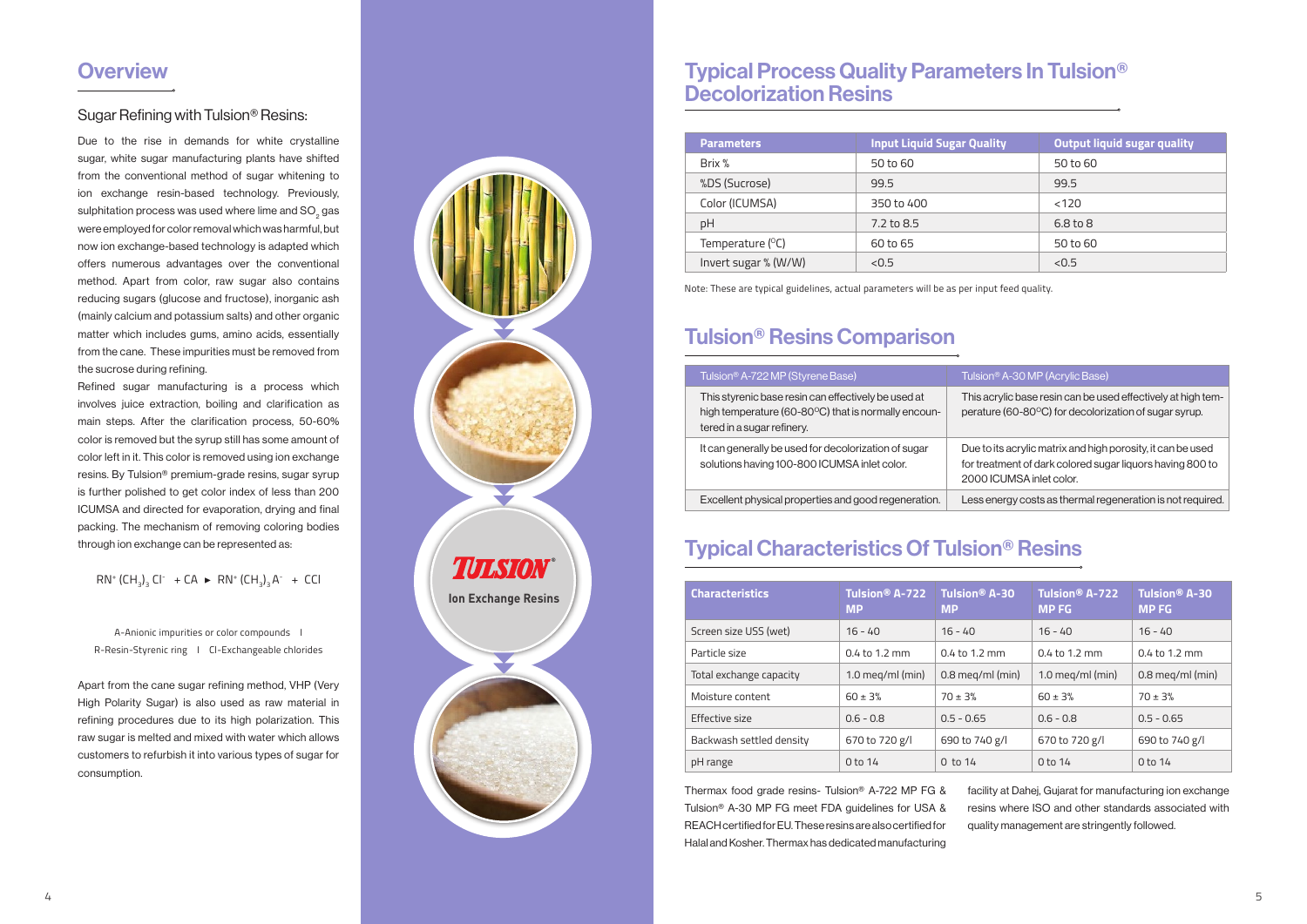| <b>Parameters</b>            | <b>Unit</b>  | <b>Values</b>       |
|------------------------------|--------------|---------------------|
| Resin bed depth (Minimum)    | mm           | 1000                |
| Operating temperature (Max.) | $^{\circ}$ C | 80                  |
| Service flow rate            | BV/hr        | $2$ to 5            |
| Regenerant                   |              | NaCl+NaOH           |
| Regenerant concentration     | $\%$         | 10 % NaCl+0.2 %NaOH |
| Regeneration level           | g/           | 160 to 250 g/l NaCl |
| Regeneration time            | min          | 60                  |
| Slow rinse                   | BV           | $\overline{2}$      |
| Fast rinse                   | <b>BV</b>    | $5$ (max)           |

Regeneration of resin is carried out using 10% NaCl solution (Brine). After regeneration, some amount of brine waste is generated where waste disposal is a critical issue. To cater this, nano-filtration technology is selected which can approximately recover 80- 85% of NaCl. After recovery, this salt can be mixed with fresh salt for regenerating resin thereby decreasing the



## Typical Operating Conditions For Tulsion® Resins

## Recycle and Recovery of Brine

| <b>Inlet Feed Color (ICUMSA)</b> | <b>Stage Type</b> | <b>Number of Columns</b> | <b>Resin Configuration</b>                                                  |
|----------------------------------|-------------------|--------------------------|-----------------------------------------------------------------------------|
| < 200                            | One stage         | One                      | Tulsion® A 722 MP                                                           |
| $200 - 400$                      | Two stage         | Two                      | Tulsion <sup>®</sup> A 722 MP -><br>Tulsion® A 722 MP                       |
| $400 - 1000$                     | Two stage         | Two                      | Tulsion <sup>®</sup> A 30 MP -><br>Tulsion® A 722 MP                        |
| $1000 - 2000$                    | Three stage       | Three                    | Tulsion® A 30 MP -><br>Tulsion <sup>®</sup> A 30 MP -><br>Tulsion® A 722 MP |

Note: All the products are food grade (FG).

## Scheme Selection for Tulsion® Resins

## Case Study

Only refined sugar is consumed throughout the world except few Asian and African countries. Some endusers such as soft-drink manufacturers, dairy industries, pharmaceutical industries, beverages, confectionery etc. like to use special grade refined sugar. The specifications vary slightly from customer to customer. Other applications include: sweets and baked goods, bread toppings, breakfast foods, canned goods and diet foods.

## Refined Sugar Applications

## Economical:

Ion exchange sugar decolorizers are economical. This method is cheaper and effective than those of traditional granular carbon or bone char methods.



#### High flow rates:

This method can be operated at much higher flow rates. Thus, the less heavy vessel is needed for given liquor flows. Also, shorter retention times reduce sucrose degradation during de-colorization.

# ₹

## Advantages

#### Easy operation:

The resin process is easily handled and can also be automated. The regenerant and resins are contained inside a closed vessel, so the process is more hygienic than other decolorization processes.



#### Low operational costs:

As brine is cheap, regeneration cost is low. Hence, resin decolorization is a low-cost alternative to traditional methods such as activated carbon or bone char.



#### Case:

One of the largest sugar refineries in Thailand was using the acrylic macro-porous type strong base anion resin in the primary column and styrene type anion resin in the secondary column for de-colorization of 60° brix sugar melt. The plant was operated continuously in lead-lag operation, with columns fed with sugar melt having a color level of 600 ICUMSA, but the customer desired better sugar de-colorization results with lesser color level.

#### Solution:

Thermax proposed to replace both streams with

Styrenic-Styrenic macroporous strong base resin, replacing the existing Acrylic-Styrenic configuration.

#### Result:

The suggested configuration was helpful in substantial savings on resin cost and resulted in better-treated syrup volume of the desired color level < 150 ICUMSA. Based on the pilot trial results, the customer replaced the entire quantity of the existing supplier's resin with Thermax Tulsion® A-722 MP.